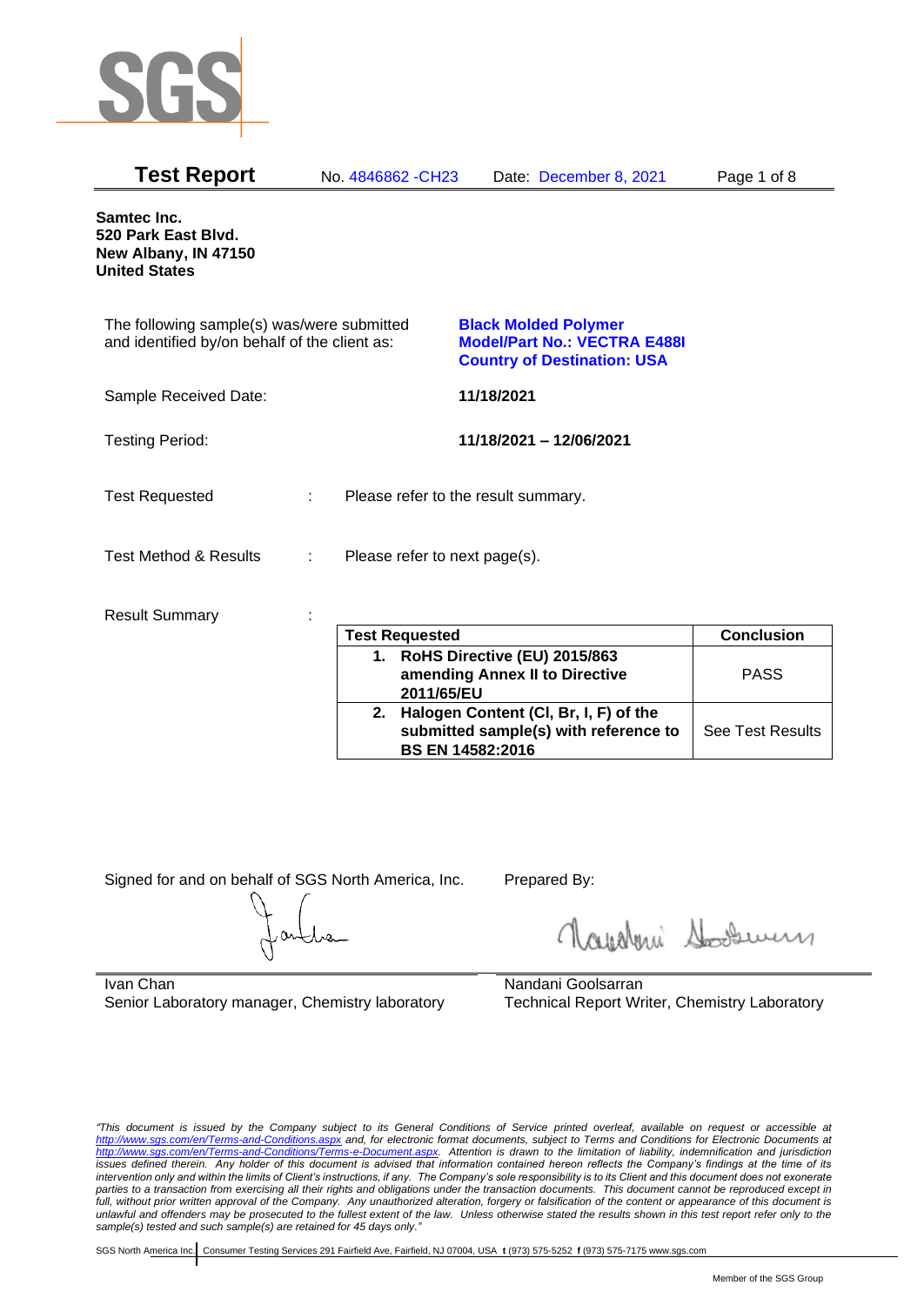

| <b>Test Report</b> | No. 4846862 - CH23 | Date: December 8, 2021 | Page 2 of 8 |
|--------------------|--------------------|------------------------|-------------|
|                    |                    |                        |             |

### **1. RoHS Directive (EU) 2015/863 amending Annex II to Directive 2011/65/EU**

### **Testing was done at an SGS Affiliate Laboratory:**

**Specimen SGS Sample ID Description No.** 1 HKT21-061445.023 Black plastic

### Remarks :

 $(1)$  1 mg/kg = 1 ppm = 0.0001%

(2) MDL = Method Detection Limit

(3)  $ND = Not detected$  ( < MDL)

- (4) "-" = Not Regulated
- Test Method : With reference to IEC 62321-4:2013+A1:2017, IEC62321-5:2013, IEC62321-7-2:2017, IEC62321-6:2015 and IEC62321-8:2017, analyzed by ICP-OES, UV-Vis and GC-MS. (Decision Rule: please refer to appendix 1: Category 1)

| Test Item(s)                 | Limit | Unit  | MDL          | 023       |
|------------------------------|-------|-------|--------------|-----------|
| Cadmium (Cd)                 | 100   | mg/kg | $\mathbf{2}$ | <b>ND</b> |
| Lead (Pb)                    | 1,000 | mg/kg | $\mathbf{2}$ | <b>ND</b> |
| Mercury (Hg)                 | 1,000 | mg/kg | $\mathbf{2}$ | <b>ND</b> |
| Hexavalent Chromium (Cr(VI)) | 1,000 | mg/kg | 8            | <b>ND</b> |
| Sum of PBBs                  | 1,000 | mg/kg |              | <b>ND</b> |
| Monobromobiphenyl            |       | mg/kg | 5            | <b>ND</b> |
| Dibromobiphenyl              |       | mg/kg | 5            | <b>ND</b> |
| Tribromobiphenyl             |       | mg/kg | 5            | <b>ND</b> |
| Tetrabromobiphenyl           |       | mg/kg | 5            | <b>ND</b> |
| Pentabromobiphenyl           |       | mg/kg | 5            | <b>ND</b> |
| Hexabromobiphenyl            |       | mg/kg | 5            | <b>ND</b> |
| Heptabromobiphenyl           |       | mg/kg | 5            | <b>ND</b> |
| Octabromobiphenyl            |       | mg/kg | 5            | <b>ND</b> |
| Nonabromobiphenyl            |       | mg/kg | 5            | <b>ND</b> |
| Decabromobiphenyl            |       | mg/kg | 5            | <b>ND</b> |
| Sum of PBDEs                 | 1,000 | mg/kg |              | <b>ND</b> |
| Monobromodiphenyl ether      |       | mg/kg | 5            | <b>ND</b> |
| Dibromodiphenyl ether        |       | mg/kg | 5            | <b>ND</b> |
| Tribromodiphenyl ether       |       | mg/kg | 5            | <b>ND</b> |
| Tetrabromodiphenyl ether     |       | mg/kg | 5            | <b>ND</b> |
| Pentabromodiphenyl ether     |       | mg/kg | 5            | <b>ND</b> |

*"This document is issued by the Company subject to its General Conditions of Service printed overleaf, available on request or accessible at <http://www.sgs.com/en/Terms-and-Conditions.aspx> and, for electronic format documents, subject to Terms and Conditions for Electronic Documents at [http://www.sgs.com/en/Terms-and-Conditions/Terms-e-Document.aspx.](http://www.sgs.com/en/Terms-and-Conditions/Terms-e-Document.aspx) Attention is drawn to the limitation of liability, indemnification and jurisdiction issues defined therein. Any holder of this document is advised that information contained hereon reflects the Company's findings at the time of its intervention only and within the limits of Client's instructions, if any. The Company's sole responsibility is to its Client and this document does not exonerate parties to a transaction from exercising all their rights and obligations under the transaction documents. This document cannot be reproduced except in full, without prior written approval of the Company. Any unauthorized alteration, forgery or falsification of the content or appearance of this document is unlawful and offenders may be prosecuted to the fullest extent of the law. Unless otherwise stated the results shown in this test report refer only to the sample(s) tested and such sample(s) are retained for 45 days only."*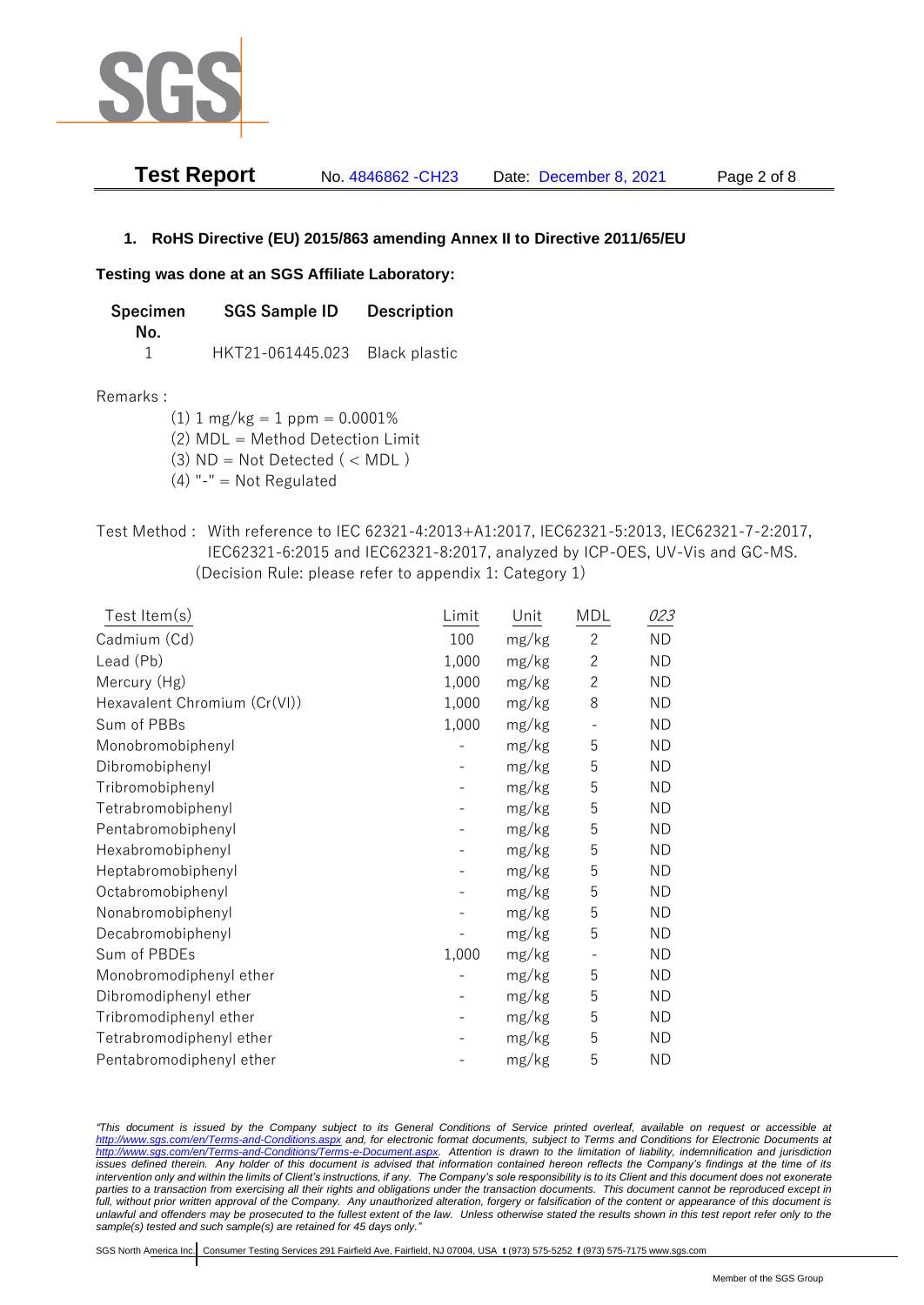

| <b>Test Report</b>                  | No. 4846862 - CH23           | Date: December 8, 2021 |     |           | Page 3 of 8 |
|-------------------------------------|------------------------------|------------------------|-----|-----------|-------------|
|                                     |                              |                        |     |           |             |
| Test Item $(s)$                     | Limit                        | Unit                   | MDL | 023       |             |
| Hexabromodiphenyl ether             |                              | mg/kg                  | 5   | <b>ND</b> |             |
| Heptabromodiphenyl ether            |                              | mg/kg                  | 5   | ND        |             |
| Octabromodiphenyl ether             | $\qquad \qquad \blacksquare$ | mg/kg                  | 5   | ND        |             |
| Nonabromodiphenyl ether             | -                            | mg/kg                  | 5   | ND        |             |
| Decabromodiphenyl ether             | -                            | mg/kg                  | 5   | ND        |             |
| Dibutyl Phthalate (DBP)             | 1,000                        | mg/kg                  | 50  | ND        |             |
| Benzylbutyl Phthalate (BBP)         | 1,000                        | mg/kg                  | 50  | ND        |             |
| Bis-(2-ethylhexyl) Phthalate (DEHP) | 1,000                        | mg/kg                  | 50  | ND        |             |
| Diisobutyl Phthalate (DIBP)         | 1,000                        | mg/kg                  | 50  | ΝD        |             |

Notes :

(1) The maximum permissible limit is quoted from RoHS Directive (EU) 2015/863. IEC 62321 series is equivalent to EN 62321 series [http://www.cenelec.eu/dyn/www/f?p=104:30:1742232870351101::::FSP\\_ORG\\_ID,FSP\\_LANG\\_](http://www.cenelec.eu/dyn/www/f?p=104:30:1742232870351101::::FSP_ORG_ID,FSP_LANG_ID:1258637,25) [ID:1258637,25](http://www.cenelec.eu/dyn/www/f?p=104:30:1742232870351101::::FSP_ORG_ID,FSP_LANG_ID:1258637,25)

# **2. Halogen**

## **Testing was done at an SGS Affiliate Laboratory:**

Test Method : With reference to EN 14582:2016, analysis was performed by IC.

| Test Item $(s)$ | Limit                    | Unit  | MDL | 023 |
|-----------------|--------------------------|-------|-----|-----|
| Fluorine (F)    | $\overline{\phantom{a}}$ | mg/kg | 50  | ΝD  |
| Chlorine (CI)   | $\overline{\phantom{a}}$ | mg/kg | 50  | ΝD  |
| Bromine (Br)    | $\qquad \qquad -$        | mg/kg | 50  | ΝD  |
| lodine (I)      | $\overline{\phantom{a}}$ | mg/kg | 50  | ΝD  |
|                 |                          |       |     |     |

Notes :

(1) The measurement report of the expanded uncertainty with confident level 95% by coverage factor k=2, is 20% for each analyte of Fluorine, Chlorine, Bromine and Iodine.

*<sup>&</sup>quot;This document is issued by the Company subject to its General Conditions of Service printed overleaf, available on request or accessible at <http://www.sgs.com/en/Terms-and-Conditions.aspx> and, for electronic format documents, subject to Terms and Conditions for Electronic Documents at [http://www.sgs.com/en/Terms-and-Conditions/Terms-e-Document.aspx.](http://www.sgs.com/en/Terms-and-Conditions/Terms-e-Document.aspx) Attention is drawn to the limitation of liability, indemnification and jurisdiction issues defined therein. Any holder of this document is advised that information contained hereon reflects the Company's findings at the time of its intervention only and within the limits of Client's instructions, if any. The Company's sole responsibility is to its Client and this document does not exonerate parties to a transaction from exercising all their rights and obligations under the transaction documents. This document cannot be reproduced except in full, without prior written approval of the Company. Any unauthorized alteration, forgery or falsification of the content or appearance of this document is unlawful and offenders may be prosecuted to the fullest extent of the law. Unless otherwise stated the results shown in this test report refer only to the sample(s) tested and such sample(s) are retained for 45 days only."*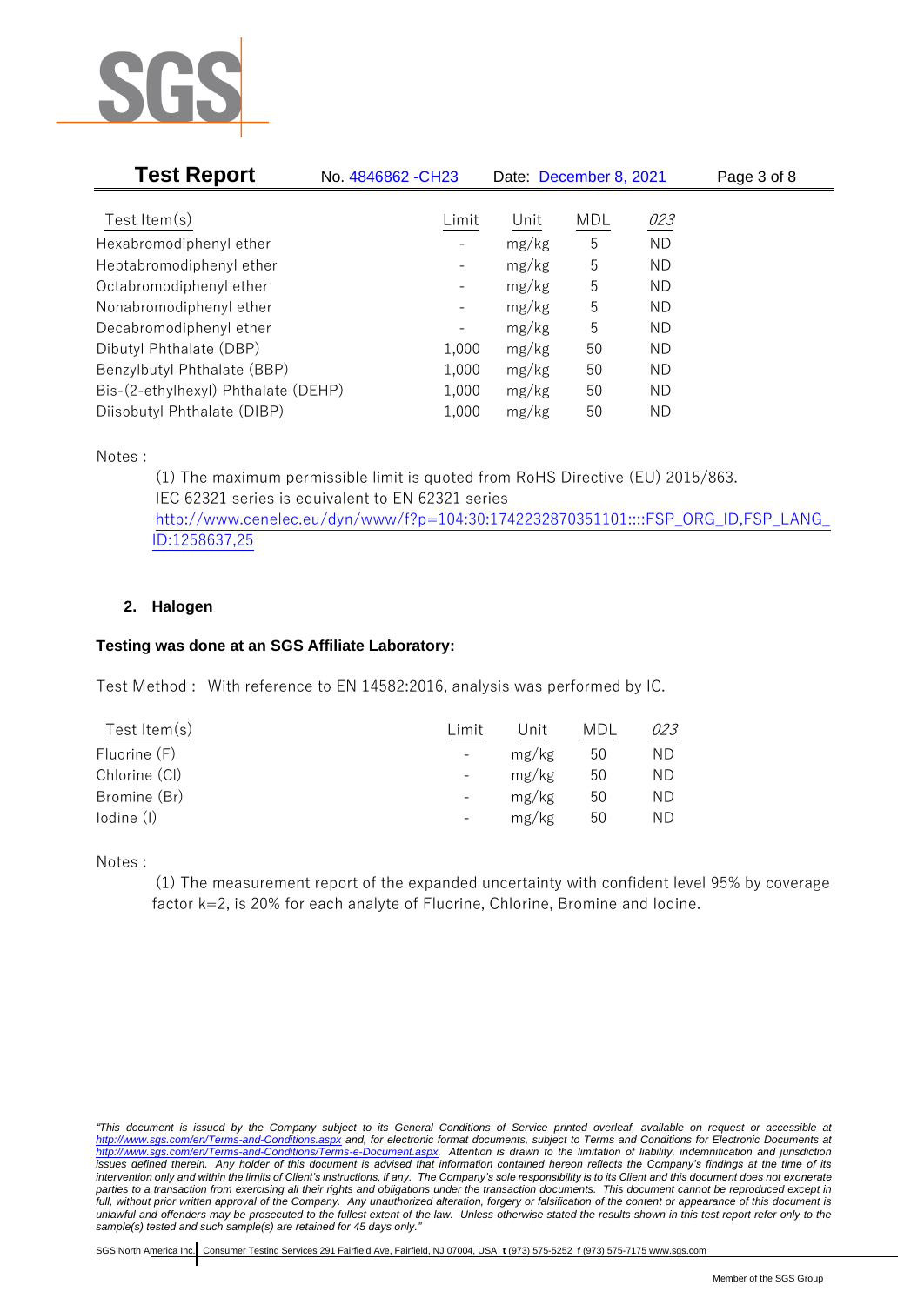

**Test Report** No. 4846862 -CH23 Date: December 8, 2021 Page 4 of 8

### Appendix 1

| Category                | Decision Rule Statement                                                                                                                                                                                                                                                                                                                                                                                                                                                                                                                                                                                                                                                                                                                                                                                                                                                                                                                                                                                                                                                                                                                                                                                                                                                                                                                                                                                                                                                                                                   |
|-------------------------|---------------------------------------------------------------------------------------------------------------------------------------------------------------------------------------------------------------------------------------------------------------------------------------------------------------------------------------------------------------------------------------------------------------------------------------------------------------------------------------------------------------------------------------------------------------------------------------------------------------------------------------------------------------------------------------------------------------------------------------------------------------------------------------------------------------------------------------------------------------------------------------------------------------------------------------------------------------------------------------------------------------------------------------------------------------------------------------------------------------------------------------------------------------------------------------------------------------------------------------------------------------------------------------------------------------------------------------------------------------------------------------------------------------------------------------------------------------------------------------------------------------------------|
| 1                       | The decision rule for conformity reporting is based on the non-binary statement with quard band (is<br>equal to the expanded measurement uncertainty with a 95% coverage probability, w = U95) in<br>ILAC-G8:09/2019 Clause 4.2.3.<br>"Pass - the measured value is within (or below / above) the acceptance limit, where the<br>А.<br>acceptance limit is below / above to the quard band." or "Pass - The measured values were<br>observed in tolerance at the points tested. The specific false accept risk is up to 2.5%.".<br><b>B.</b><br>"Conditional Pass - The measured values were observed in tolerance at the points tested.<br>However, a portion of the expanded measurement uncertainty intervals about one or more<br>measured values exceeded / out of tolerance. When the measured result is close to the<br>tolerance, the specific false accept risk is up to 50%.".<br>C.<br>"Conditional Fail - One or more measured values were observed out of tolerance at the<br>points tested. However, a portion of the expanded measurement uncertainty intervals about<br>one or more measured values were in tolerance. When the measured result is close to the<br>tolerance, the specific false reject risk is up to 50%.".<br>"Fail - the measured value is out of (or below / above) the tolerance limit added / subtracted<br>D.<br>to the quard band." or "Fail - One or more measured values were observed out of tolerance<br>at the points tested". The specific false reject risk is up to 2.5%. |
| $\overline{2}$          | The decision rule for conformity reporting is based on BS EN 1811:2011+A1:2015: Reference test<br>method for release of nickel from all post assemblies which are inserted into pierced parts of the<br>human body and articles intended to come into direct and prolonged contact with the skin in<br>Section 9.2 interpretation of results.                                                                                                                                                                                                                                                                                                                                                                                                                                                                                                                                                                                                                                                                                                                                                                                                                                                                                                                                                                                                                                                                                                                                                                             |
| $\overline{3}$          | The decision rule for conformity reporting is based on the general consideration of simple<br>acceptance as stated in ISO/IEC Guide 98-3: "Uncertainty of measurement - Part 3: Guide to the<br>expression of uncertainty in measurement (GUM 1995)", and more specifically for analytical<br>measurements to the EURACHEM/CITAC Guide 2012 "Quantifying Uncertainty in Analytical<br>Measurement *.                                                                                                                                                                                                                                                                                                                                                                                                                                                                                                                                                                                                                                                                                                                                                                                                                                                                                                                                                                                                                                                                                                                      |
| 4                       | The decision rule for conformity reporting is according to the IEC 62321-7-1 Edition 1.0 2015-09<br>Section 7: Table 1-(comparison to standard and interpretation of result)                                                                                                                                                                                                                                                                                                                                                                                                                                                                                                                                                                                                                                                                                                                                                                                                                                                                                                                                                                                                                                                                                                                                                                                                                                                                                                                                              |
| $\overline{5}$          | The decision rule for conformity reporting is according to the IEC 62321-3-1 Edition 1.0 2013-06<br>Annex A.3 interpretation of result.                                                                                                                                                                                                                                                                                                                                                                                                                                                                                                                                                                                                                                                                                                                                                                                                                                                                                                                                                                                                                                                                                                                                                                                                                                                                                                                                                                                   |
| 6                       | The decision rule for conformity reporting is according to the GB/T 26125-2011 Annex A to H                                                                                                                                                                                                                                                                                                                                                                                                                                                                                                                                                                                                                                                                                                                                                                                                                                                                                                                                                                                                                                                                                                                                                                                                                                                                                                                                                                                                                               |
| 7                       | The decision rule for conformity reporting is according to the requested specification or standard<br>(ASTM F963-17 section 4.3.5)                                                                                                                                                                                                                                                                                                                                                                                                                                                                                                                                                                                                                                                                                                                                                                                                                                                                                                                                                                                                                                                                                                                                                                                                                                                                                                                                                                                        |
| $\overline{\mathbf{8}}$ | The decision rule for conformity reporting is according to the requested specification or standard<br>(AS/NZS ISO 8124 Part 3 section 4.2)                                                                                                                                                                                                                                                                                                                                                                                                                                                                                                                                                                                                                                                                                                                                                                                                                                                                                                                                                                                                                                                                                                                                                                                                                                                                                                                                                                                |
| Remark                  | If the decision rule is not feasible to be used and the uncertainty of the result is able to be provided,<br>the uncertainty range of the result will be shown in the report. Otherwise, only result will be shown<br>in the report.                                                                                                                                                                                                                                                                                                                                                                                                                                                                                                                                                                                                                                                                                                                                                                                                                                                                                                                                                                                                                                                                                                                                                                                                                                                                                      |

*<sup>&</sup>quot;This document is issued by the Company subject to its General Conditions of Service printed overleaf, available on request or accessible at <http://www.sgs.com/en/Terms-and-Conditions.aspx> and, for electronic format documents, subject to Terms and Conditions for Electronic Documents at [http://www.sgs.com/en/Terms-and-Conditions/Terms-e-Document.aspx.](http://www.sgs.com/en/Terms-and-Conditions/Terms-e-Document.aspx) Attention is drawn to the limitation of liability, indemnification and jurisdiction issues defined therein. Any holder of this document is advised that information contained hereon reflects the Company's findings at the time of its intervention only and within the limits of Client's instructions, if any. The Company's sole responsibility is to its Client and this document does not exonerate parties to a transaction from exercising all their rights and obligations under the transaction documents. This document cannot be reproduced except in full, without prior written approval of the Company. Any unauthorized alteration, forgery or falsification of the content or appearance of this document is unlawful and offenders may be prosecuted to the fullest extent of the law. Unless otherwise stated the results shown in this test report refer only to the sample(s) tested and such sample(s) are retained for 45 days only."*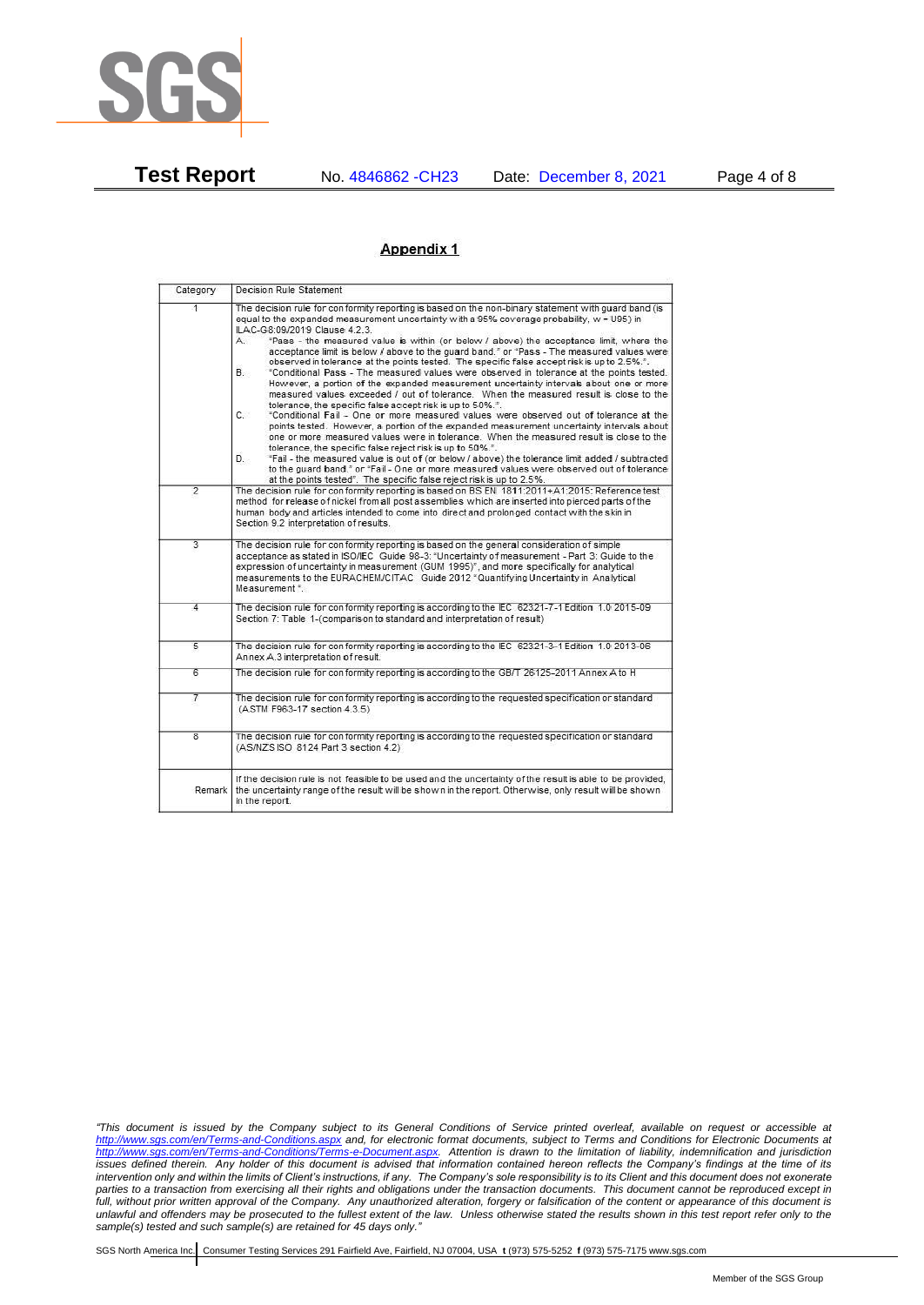

| <b>Test Report</b><br>No. 4846862 - CH23<br>Page 5 of 8<br>Date: December 8, 2021 |  |
|-----------------------------------------------------------------------------------|--|
|-----------------------------------------------------------------------------------|--|

Flowchart:



Note: 1) Boiling water test method was also performed for the analysis of Cr (VI) in metal sample.

The polymeric samples were dissolved totally by pre-conditioning method according to  $2)$ above flow chat for Cd, Pb and Hg contents analysis.

| Operator:      | Chiu Kan Yuen/ Tang Koon Pang (Acid digestion) |  |
|----------------|------------------------------------------------|--|
|                | Chiu Kan Yuen (Dry Ashing)                     |  |
|                | Nick Liu (Hexavalent Chromium)                 |  |
|                | Kent Wan (PBBs and PBDEs)                      |  |
| Section Chief: | Chan Chun Kit, Dickson                         |  |

*<sup>&</sup>quot;This document is issued by the Company subject to its General Conditions of Service printed overleaf, available on request or accessible at <http://www.sgs.com/en/Terms-and-Conditions.aspx> and, for electronic format documents, subject to Terms and Conditions for Electronic Documents at [http://www.sgs.com/en/Terms-and-Conditions/Terms-e-Document.aspx.](http://www.sgs.com/en/Terms-and-Conditions/Terms-e-Document.aspx) Attention is drawn to the limitation of liability, indemnification and jurisdiction issues defined therein. Any holder of this document is advised that information contained hereon reflects the Company's findings at the time of its intervention only and within the limits of Client's instructions, if any. The Company's sole responsibility is to its Client and this document does not exonerate parties to a transaction from exercising all their rights and obligations under the transaction documents. This document cannot be reproduced except in full, without prior written approval of the Company. Any unauthorized alteration, forgery or falsification of the content or appearance of this document is unlawful and offenders may be prosecuted to the fullest extent of the law. Unless otherwise stated the results shown in this test report refer only to the sample(s) tested and such sample(s) are retained for 45 days only."*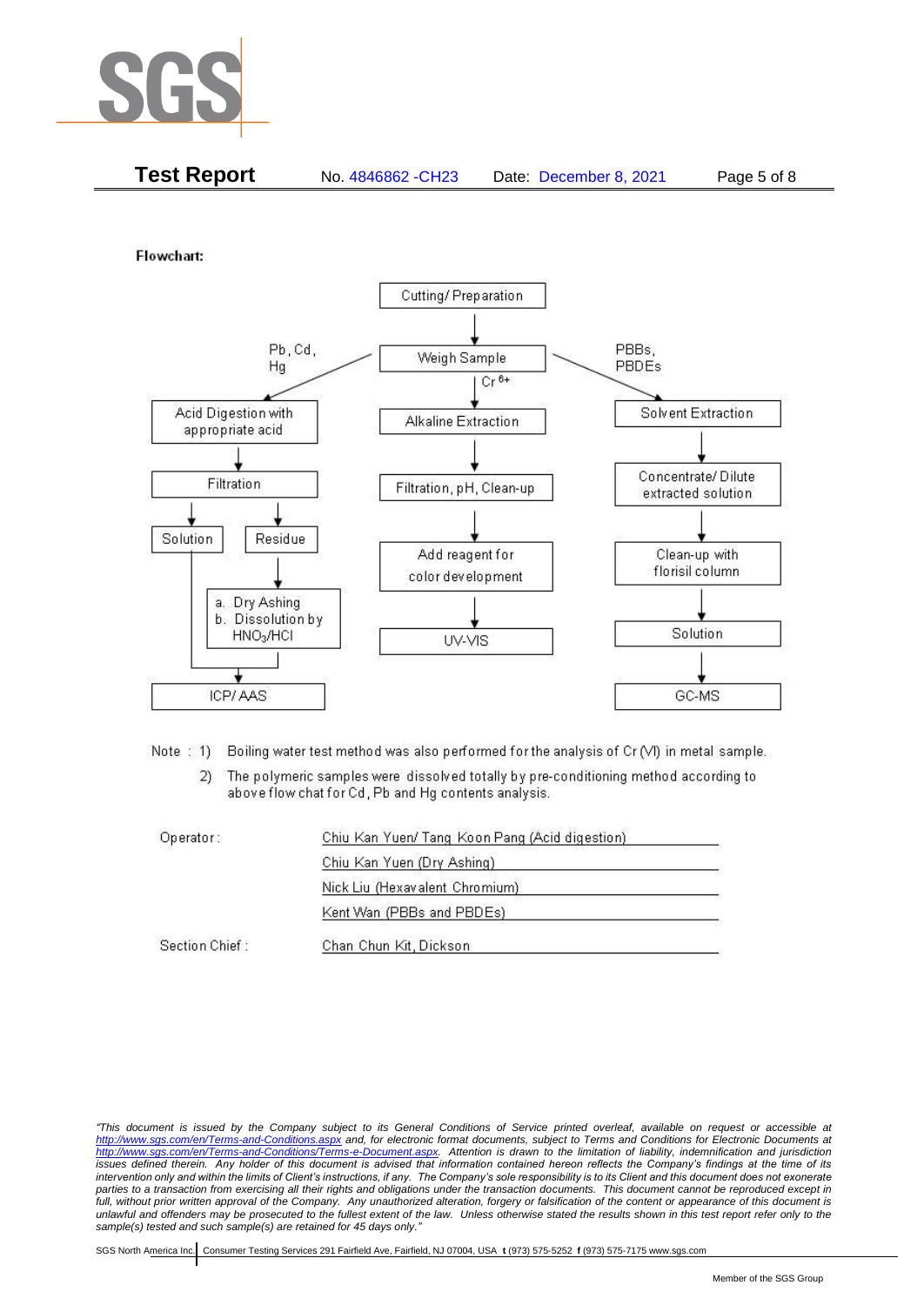

| Test Report<br>No. 4846862 - CH23<br>Date: December 8, 2021 |
|-------------------------------------------------------------|
|-------------------------------------------------------------|

#### **Flowchart for Phthalates measurement**

Method: IEC 62321-8:2017



| Tested by  | Lumpy Lee   |  |
|------------|-------------|--|
| Checked by | Edmund Kwan |  |

*<sup>&</sup>quot;This document is issued by the Company subject to its General Conditions of Service printed overleaf, available on request or accessible at <http://www.sgs.com/en/Terms-and-Conditions.aspx> and, for electronic format documents, subject to Terms and Conditions for Electronic Documents at [http://www.sgs.com/en/Terms-and-Conditions/Terms-e-Document.aspx.](http://www.sgs.com/en/Terms-and-Conditions/Terms-e-Document.aspx) Attention is drawn to the limitation of liability, indemnification and jurisdiction issues defined therein. Any holder of this document is advised that information contained hereon reflects the Company's findings at the time of its intervention only and within the limits of Client's instructions, if any. The Company's sole responsibility is to its Client and this document does not exonerate*  parties to a transaction from exercising all their rights and obligations under the transaction documents. This document cannot be reproduced except in *full, without prior written approval of the Company. Any unauthorized alteration, forgery or falsification of the content or appearance of this document is unlawful and offenders may be prosecuted to the fullest extent of the law. Unless otherwise stated the results shown in this test report refer only to the sample(s) tested and such sample(s) are retained for 45 days only."*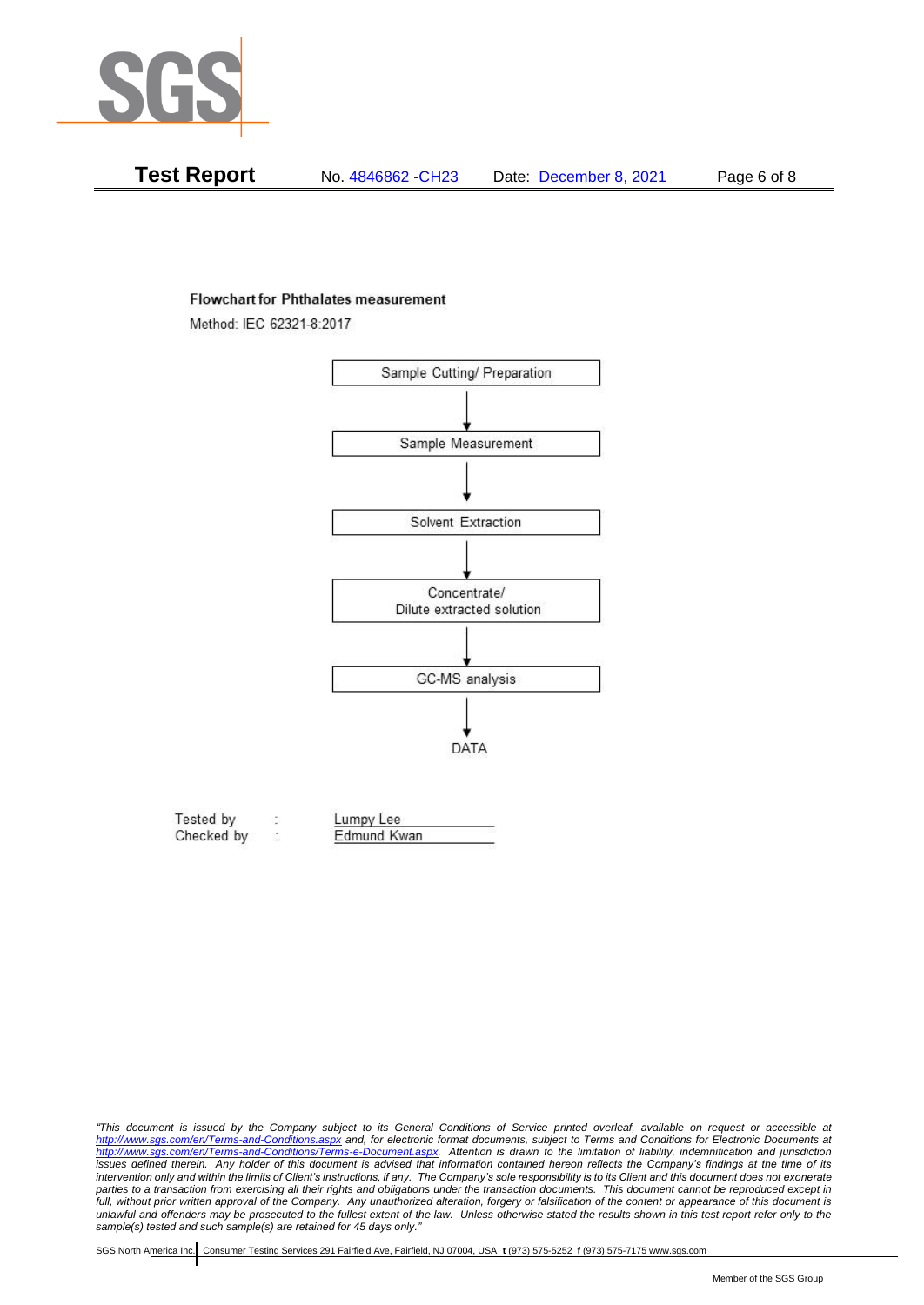

**Test Report** No. 4846862 -CH23 Date: December 8, 2021 Page 7 of 8

### **Flowchart for Halogen Free Test**

Method: BS EN14582:2016



Operator: Tang Ying Sam Supervisor: Chan Chun Kit (Dickson)

*"This document is issued by the Company subject to its General Conditions of Service printed overleaf, available on request or accessible at <http://www.sgs.com/en/Terms-and-Conditions.aspx> and, for electronic format documents, subject to Terms and Conditions for Electronic Documents at [http://www.sgs.com/en/Terms-and-Conditions/Terms-e-Document.aspx.](http://www.sgs.com/en/Terms-and-Conditions/Terms-e-Document.aspx) Attention is drawn to the limitation of liability, indemnification and jurisdiction issues defined therein. Any holder of this document is advised that information contained hereon reflects the Company's findings at the time of its intervention only and within the limits of Client's instructions, if any. The Company's sole responsibility is to its Client and this document does not exonerate parties to a transaction from exercising all their rights and obligations under the transaction documents. This document cannot be reproduced except in full, without prior written approval of the Company. Any unauthorized alteration, forgery or falsification of the content or appearance of this document is unlawful and offenders may be prosecuted to the fullest extent of the law. Unless otherwise stated the results shown in this test report refer only to the sample(s) tested and such sample(s) are retained for 45 days only."*